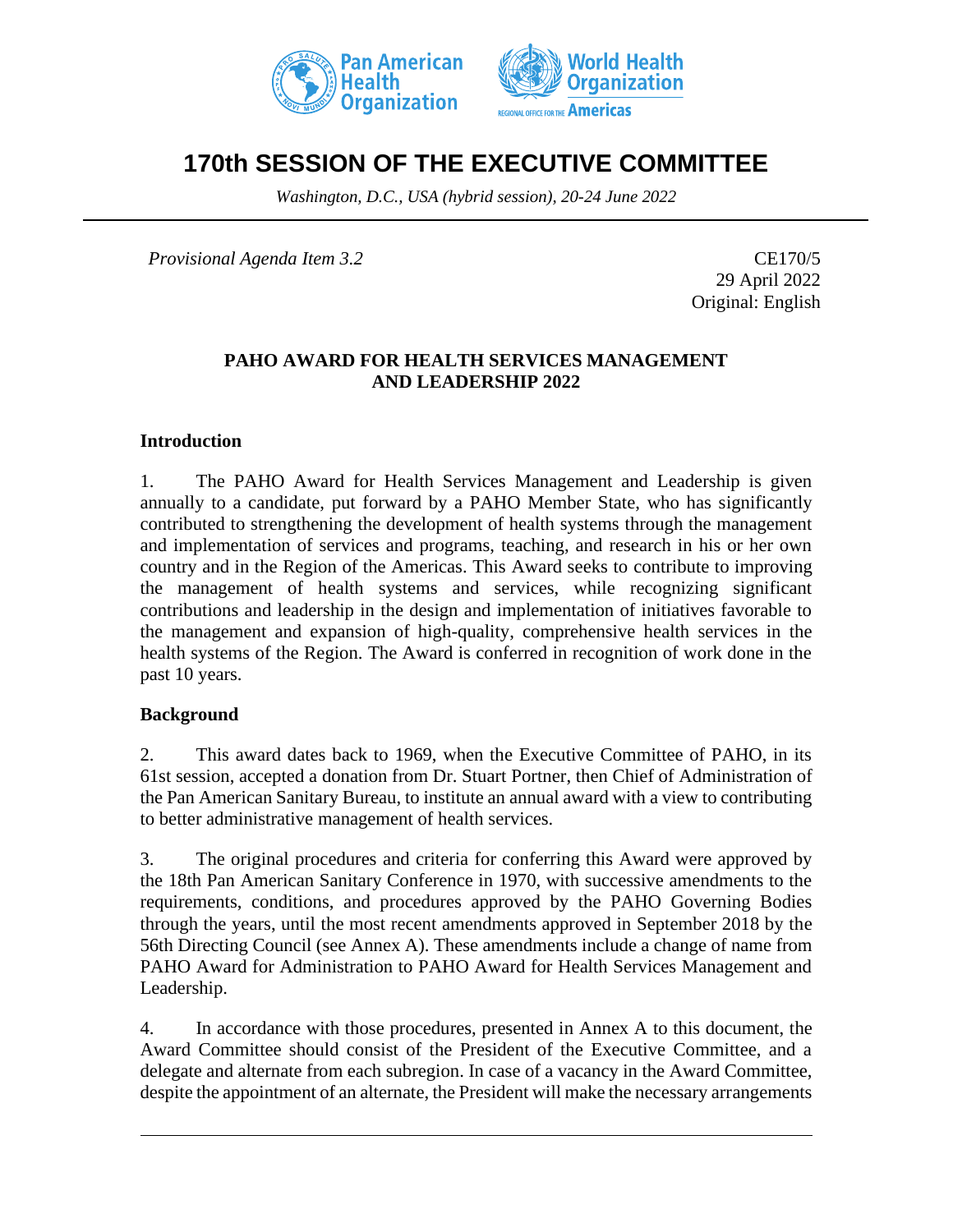to cover that vacancy. To facilitate decision-making, the Award Committee will consist of an odd number of members (see paragraph 4 of Annex A). When a candidate is a national from the same Member State represented on the Award Committee, the President of the Executive Committee will designate the alternate delegate from the corresponding subregion.

5. In accordance with paragraph 7 of the procedures presented in Annex A, the Director of the Pan American Sanitary Bureau forwarded copies of the documentation submitted by Member States to the members of the Award Committee.

6. The Award Committee will meet and deliberate on the candidacies during the 170th Session of the Executive Committee in order to select the winner among the candidates proposed by the Member States in 2022. The Award will be presented to the winner in a ceremony during the 30th Pan American Sanitary Conference in September 2022. Annex B contains the list of recipients in previous years.

# **Candidates for the Award in 2022**

| <b>Name</b>                          | Country        |
|--------------------------------------|----------------|
| Ms. Carla Gabriela Romero Pérez      | <b>Bolivia</b> |
| Mr. Gerson Orlando Bermont Galavis   | Colombia       |
| Dr. Lorenzo Jorge Pérez Ávila        | Cuba           |
| Dr. Carlos Gabriel Alvarenga Cardoza | El Salvador    |
| Dr. Malti Adhin                      | Suriname       |
| Dr. Virginia Asin Oostburg           | Suriname       |

# **Action by the Executive Committee**

7. The Executive Committee is requested to examine the report of the Award Committee and consider adopting the proposed resolution in Annex C.

Annexes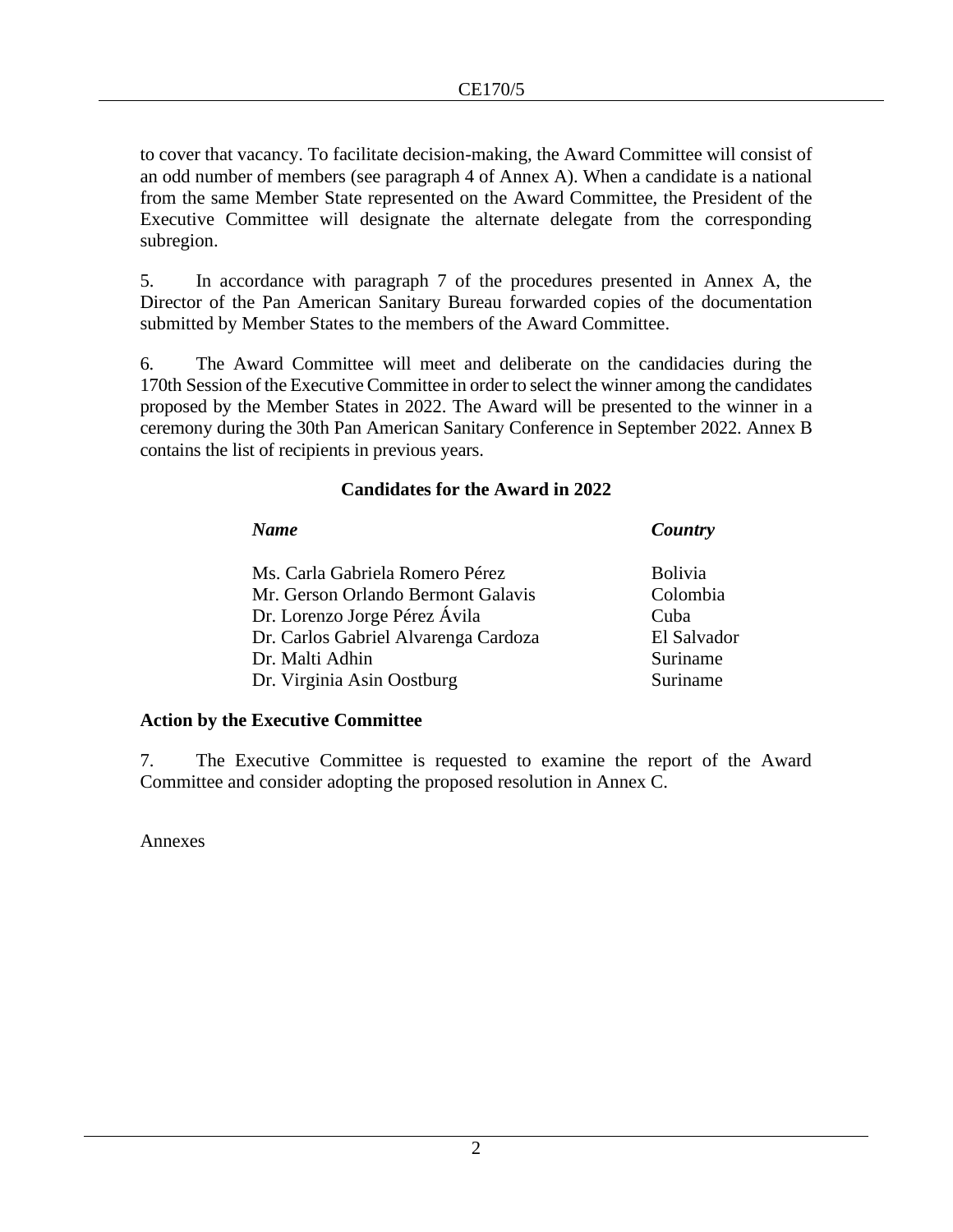# **Annex A**

# **PAHO Award for Health Services Management and Leadership**

# **Procedures**<sup>1</sup>

1. In order to contribute to the improved management of health systems and services, and to recognize significant contributions and leadership in the development and implementation of initiatives that have facilitated the management and expansion of quality comprehensive health services within health systems in the Americas, the Pan American Health Organization is renaming the PAHO Award for Administration as the PAHO Award for Health Services Management and Leadership. The Award will be given annually on a competitive basis and will consist of a diploma and the sum of US\$ 5,000. This sum will be reviewed as appropriate by the Executive Committee on the recommendation of the Director of the Pan American Sanitary Bureau.

2. The Award will be conferred on a candidate who has made a significant contribution in his/her home country and/or throughout the Region of the Americas to improve the development of health systems; the organization, management, and administration of health services; the development of programs, projects, or initiatives that have demonstrated impact on population coverage and access to health services; the expansion of health services to meet the needs of the population, in particular those in situations of greatest vulnerability; the development of quality programs and patient safety programs at the national or institutional level; the organization and management of primary care services at the community level; the development of integrated networks of health services including hospital services; or the production of knowledge and research to achieve change in health service delivery. The Award is conferred in recognition of work completed in the 10 preceding years.

3. Current and former staff members of the Pan American Sanitary Bureau and the World Health Organization are ineligible to be nominated for this Award for activities carried out in the course of their assigned duties in the Organization.

4. The Award Committee will be selected each year during the first session of the Executive Committee and its term will be only for the length of that selection process. The Executive Committee will appoint an Award Committee consisting of the President of the Executive Committee and a delegate and alternate from each subregion. If, despite the appointment of alternate delegates, a vacancy were to occur, the President will make arrangements to cover it. When candidates are submitted from the same Member States represented on the Award Committee, the President of the Executive Committee will designate the alternate delegate from the corresponding subregion. To facilitate the Award Committee's decision-making, in accordance with the provisions of article 8, the Award Committee will consist of an odd number of members.

<sup>&</sup>lt;sup>1</sup> Resolution CD56.R7 (2018).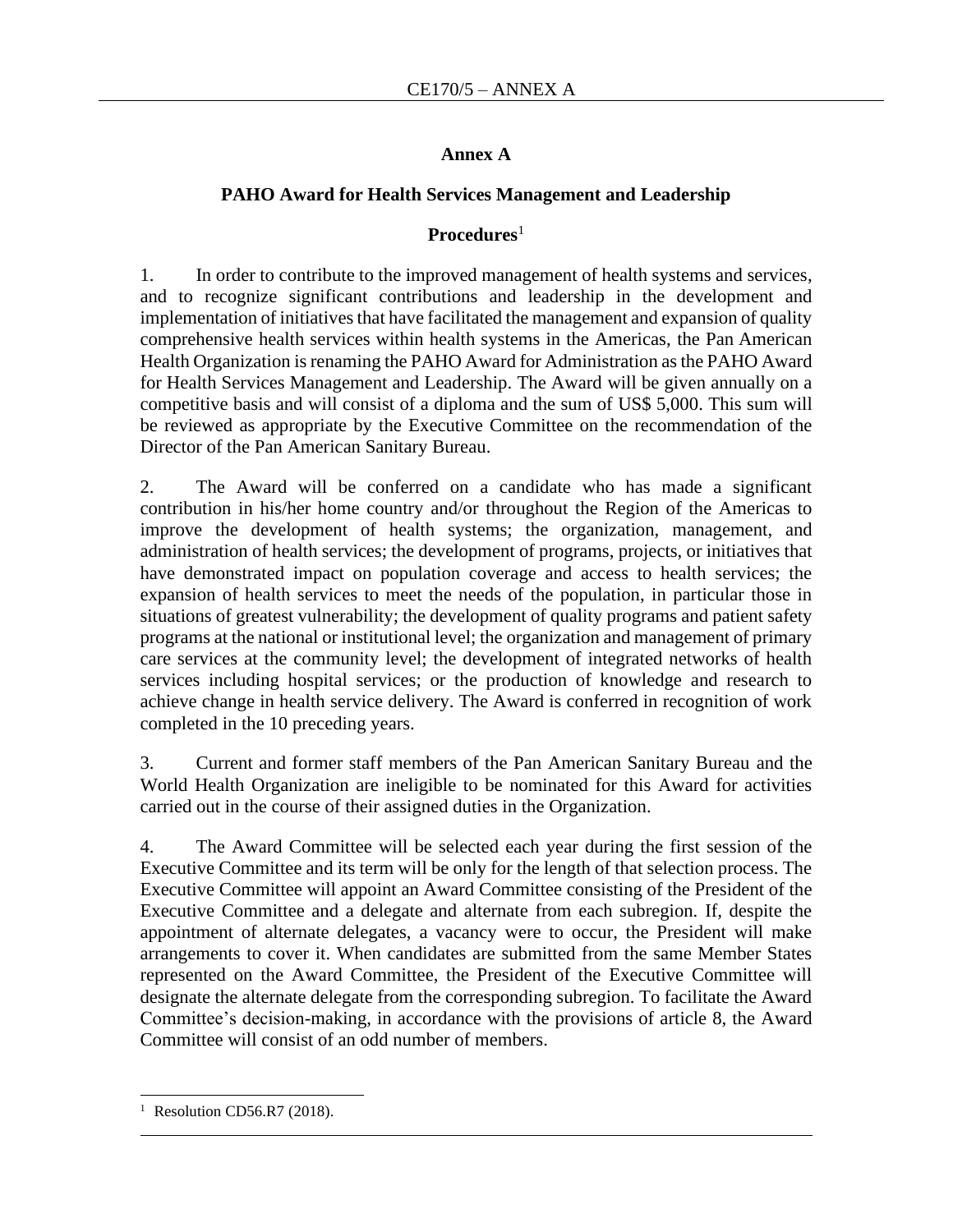5. The Director of the Pan American Sanitary Bureau will invite Member States to submit no more than two nominations for the Award. The Bureau will issue an open call for candidates during the first week of November each calendar year. The names of candidates proposed by each Member State must be received by the Director of the Pan American Sanitary Bureau no later than 31 March in the year of the Award, together with the candidates' curriculum vitae and the documentation supporting the merits of the candidacy. This documentation will include a brief narrative describing the contribution of the candidate's work in the relevant field (see article 2 above). To facilitate the work of the Award Committee, the required information on each candidate will be presented on the standard form provided by the Pan American Sanitary Bureau and included in the call for candidates. This form and the documentation supporting the candidate's merits must be completed in full, with explicit responses to each of the questions. All documentation must be submitted in original form.

6. Nominations received by the Director of the Pan American Sanitary Bureau after 31 March will not be considered for the Award.

7. The Director of the Pan American Sanitary Bureau will forward to the members of the Award Committee copies of the documentation submitted no less than 45 days before the date of the opening of the June session of the Executive Committee. To support the deliberations of the Award Committee, the Pan American Sanitary Bureau will also provide technical comments and any other information on candidates it may deem relevant to the deliberations of the Award Committee, including conducting due diligence on the candidate's background to determine whether it affects his or her suitability for the Award.

8. The Award Committee will meet and deliberate on the proposed candidates and will submit its recommendations during the week of the session of the Executive Committee. At least three members of the Award Committee must be present to make a meeting valid. The deliberations of the Award Committee are confidential and not for discussion outside of the Award Committee. The Award Committee will make a recommendation to the Executive Committee, approved by a majority of members present. The Executive Committee will have the final decision on accepting or rejecting recommendations of Award, with the possibility of further deliberations and recommendations by the Award Committee.

9. Candidates not elected may be renominated, following the procedure described above.

10. The winner of the Award will be announced during the Directing Council or the Pan American Sanitary Conference.

11. The Award will be presented to the successful candidate during the appropriate meeting of the Directing Council or the Pan American Sanitary Conference. The cost of his or her travel will be paid by the Pan American Sanitary Bureau, which will make such arrangements in accordance with PAHO's rules and regulations.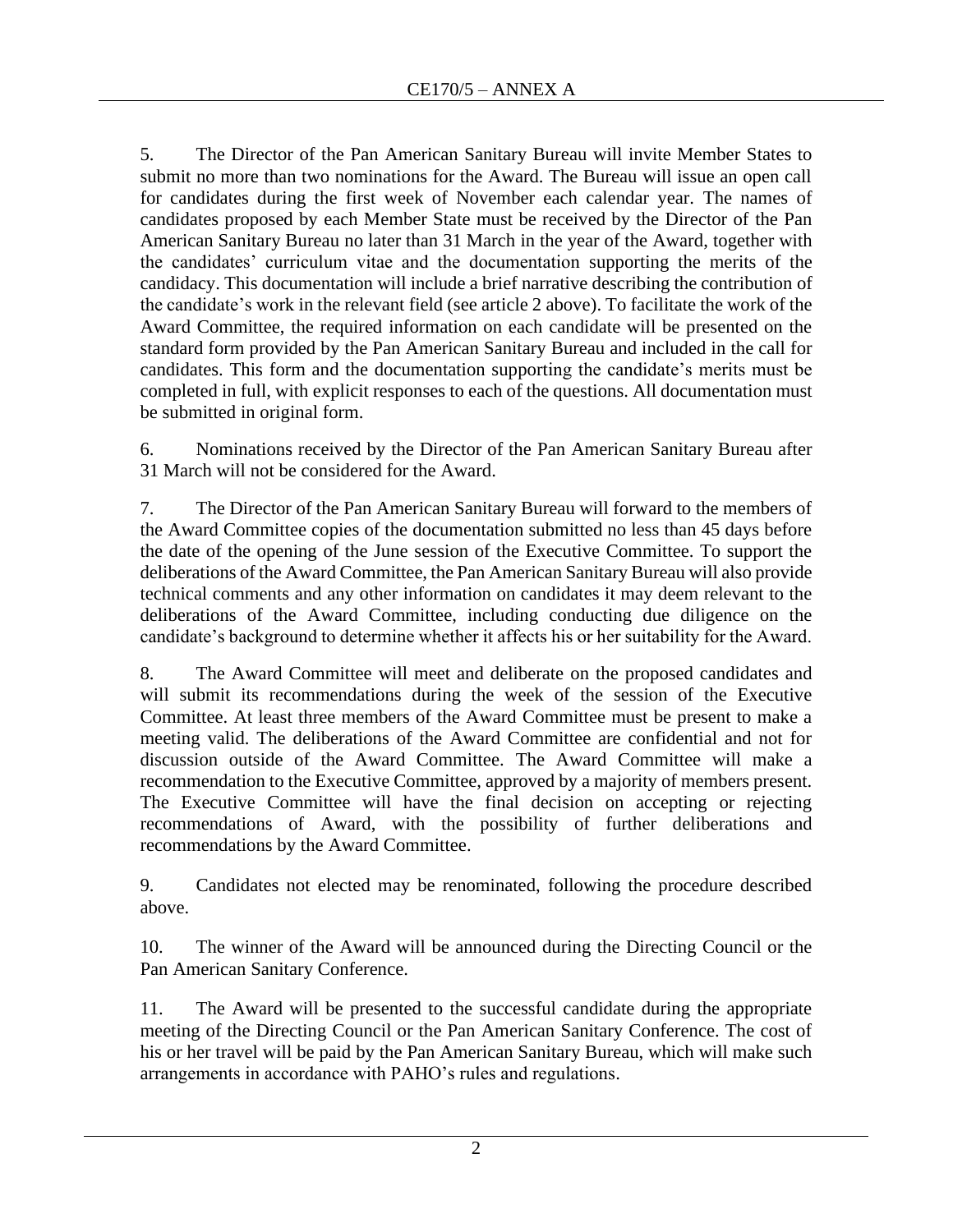- 12. When such presentation is not practicable, alternatives will include:
- a) receipt of the Award at the Directing Council or the Pan American Sanitary Conference by a member of the delegation of the recipient's country, on his/her behalf;
- b) presentation in the home country by the PAHO/WHO Representative on behalf of the Director of the Pan American Sanitary Bureau.

13. Whatever method is used to present the Award, it will be accompanied by appropriate publicity issued to the news media, both by the Pan American Sanitary Bureau and the government concerned.

14. These procedures may be reviewed by the Executive Committee at any time, as deemed appropriate in light of acquired experience. Proposed amendments must be approved by the Executive Committee and transmitted to the Directing Council or the Pan American Sanitary Conference for its information.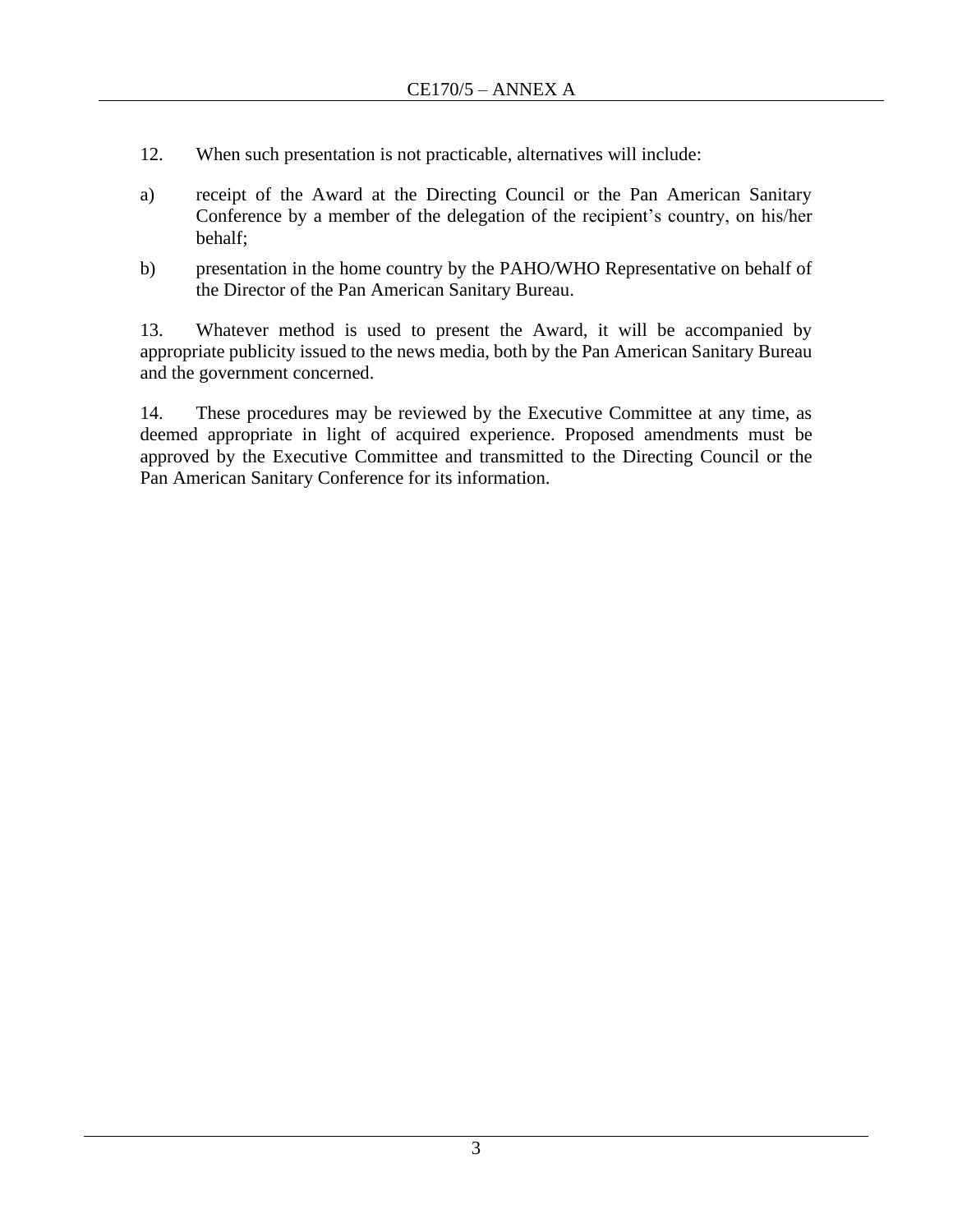#### **Annex B**

#### **PAHO Award for Health Services Management and Leadership**<sup>1</sup>

#### **Recipients in Previous Years**

- 2021 *Dr. Joanne Liu* (Canada). For her significant contributions to the Region through: *a)* her dedicated work assisting communities affected by the earthquake and cholera epidemic in Haiti; *b)* supporting health system strengthening efforts in Honduras; *c)* her leadership in health emergencies and crises responses around the world; and *d)* her commitment to delivering health services to those living in the most vulnerable situations.
- 2019 *Dr. Reina Roa Rodríguez* (Panama). For her dual contributions advocating to promoting public health through tobacco control at the national, regional, and global levels, and as National Director of Health Planning, overseeing the formulation and implementation of Panama's National Health Policy and its Strategic Guidelines 2016-2025.
- 2018 *Dr. Natalia Largaespada Beer* (Belize). For her considerable achievements in the area of maternal and child health, having proven to be a strong supporter of the use of data for decision-making on policies and programs. Dr. Largaespada Beer is recognized for having made the program for maternal and child health one of the national programs with the greatest number of projects executed with a systemic approach.
- 2017 *Dr. Stella Bolaños Varela* (Costa Rica). For her outstanding professional career and her contributions to the quality and management of health services at the national level. Dr. Bolaños Varela is recognized for her outstanding contributions to public health in the field of health education and health management in the older adult population.
- 2016 *Dr. Pastor Castell-Florit Serrate* (Cuba). For his commendable contributions to public health, reflected in his leadership in the management and administration of the National Health System of Cuba. Dr. Pastor Castell-Florit Serrate is recognized for his professional trajectory and his contributions to research and teaching on the administrative management of health systems, as is corroborated by the positions he has held and his numerous publications in national and international journals.
- 2014 *Dr. Miguel Ángel Lezana Fernández* (Mexico). For his distinguished career and his contributions to health services administration as a manager and leader, corroborated by the academic and administrative positions he has held; his large number of publications in national and international journals; his outstanding contributions to medical education; and for his significant contributions to the International Classification of Diseases (ICD).

<sup>1</sup> In accordance with Resolution CE158.R14 [2016], this award, previously called the PAHO Award for Administration, became the PAHO Award for Health Services Management and Leadership, starting in 2017.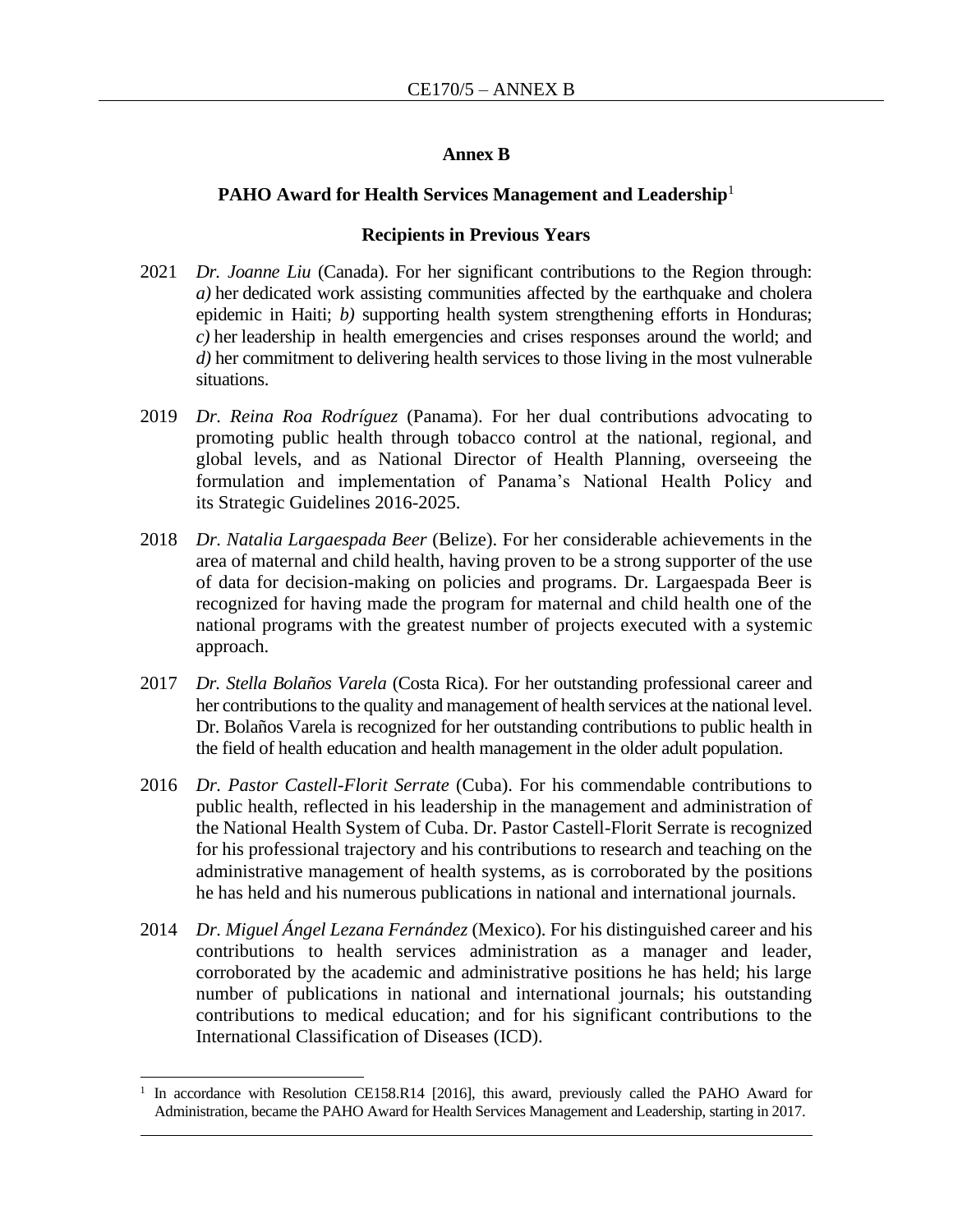- 2012 *Dr. Aron Nowinski* (Uruguay). For his contributions to the promotion of public health and health services administration; his extensive public health teaching career; his work to systematize and disseminate medical information; and his leadership in the development of the strategy for the Latin American Network of Health Sciences Information and the Program for Selective Dissemination of Information.
- 2011 *Dr. John Edward Greene* (Guyana). For his contribution to the development of the health sector and human resources in the Caribbean Community (CARICOM), and for his mobilization of political commitment to achieve meaningful outcomes on a broad range of priority public health issues, including the establishment of the Pan Caribbean Partnership against HIV/AIDS (PANCAP).
- 2010 *Dr. Elsa Yolanda Palou* (Honduras). For the national and subregional impact of her administrative, medical, teaching, and research activities on the quality of care to patients with communicable diseases, especially people living with HIV/AIDS.
- 2009 *Dr. Merceline Dahl-Regis* (Bahamas). For her contribution to health care management and research, and to medical education in primary health care, as well as for her leadership in institutionalizing public health surveillance across all of the Bahamas and in evaluating and redefining the parameters for the Caribbean Cooperation in Health.
- 2008 *Dr. Hugo Villar Teijeiro* (Uruguay). For his contribution to the improvement of health conditions in several countries of the Americas, the decentralization and development of hospital administration as part of health administration and the development at the regional level of human resources on health services administration.
- 2007 *Dr. Armando Mariano Reale* (Argentina). For his contribution to the modernization of the health and social security systems by fostering integration between the public and private sectors, the creation of networks of providers at the different levels of health care, and the adoption of new models of financing for the public and social security sectors.
- 2006 *Dr. Adolfo Horacio Chorny* (Brazil). For his contributions to development and innovation in the areas of planning, management, and financing of health systems and services at the national and international levels, including his contribution to the development of leadership in public health and health policies through several generations of managers and decision-makers.
- 2005 *Dr. Francisco Rojas Ochoa* (Cuba). For his outstanding contribution, during his professional career, to the development of the Administration of Health Programs and Services in his country, Cuba, and in several countries of the Region of the Americas and, particularly, for his outstanding contribution to the training of various generations of public health leaders and professionals.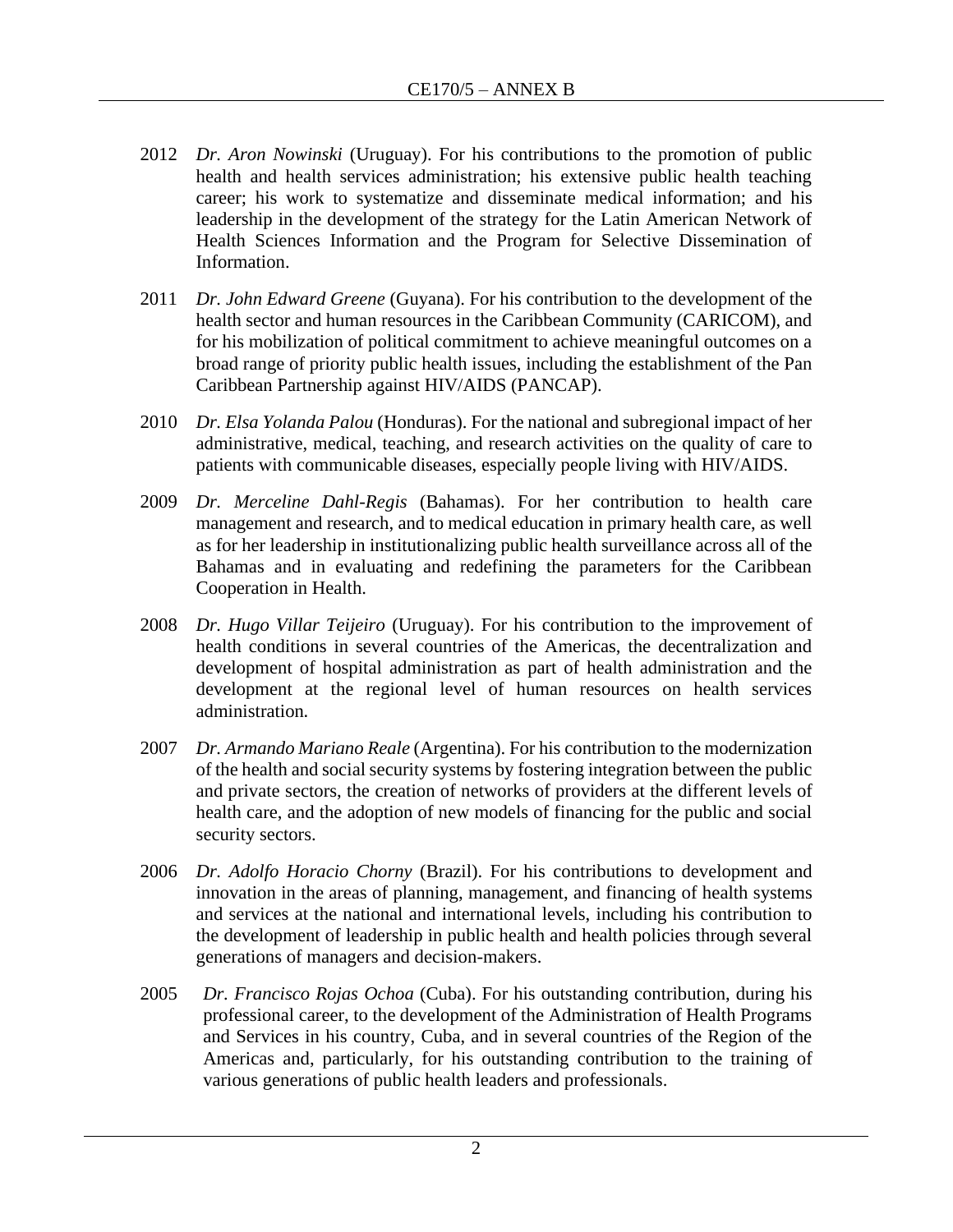- 2004 *Dr. Gastão de Souza Campos* (Brazil). For his outstanding contribution to the transformation of the health care model through the development of a management method that increased the democratization of the services by strengthening the links between services and the users of the Unified Health System (SUS) in Brazil.
- 2003 *Mr. Roy W. Romanow* (Canada). For his outstanding contribution to the development of the Canadian Health System, particularly in the creation of the Saskatchewan Human Rights Commission, and in leading the Commission on the Future of Health Care in Canada. Mr. Romanow is internationally regarded as a leading figure in health policy and administration.
- 2002 *Dr. Hugo Mendoza* (Dominican Republic). For his valuable contribution to the improvement of the maternal and child health situation in his country, through the introduction of the public health approach in pediatric care and teaching, and his pioneering efforts in public health research.
- 2001 *Dr. Carlos Gehlert Mata* (Guatemala). For his pioneering contribution to the extension of primary health care in the rural areas of Guatemala during difficult times and circumstances, through the strategy of preparation of mid-level technicians selected from the same local communities.
- 2000 *Dr. Roberto Fuentes García* (Chile). For his long and fruitful efforts in the field of public health administration, focusing particularly on effective management, the quality of care and user satisfaction, and for his important contribution to the national and international literature in these areas.
- 1999 *Dr. Ana Flisser Steinbruch* (Mexico). For her work to transform the network of public health laboratories in her country to support priority health programs, including administration, teaching, and research.
- 1998 *Dr. Christine Olive Moody* (Jamaica). For her contribution to the planning, administration, and leadership of the health services, and her continuous efforts towards the development of primary health care at the regional and global levels.
- 1997 *Dr. Eduardo Bernabé Ordaz Ducungé* (Cuba). For his pioneering efforts in the establishment of rehabilitation programs and the humanization of hospital care for persons suffering from chronic mental illness.
- 1996 *Mrs. Michaela M. Storr* (Bahamas). Hospital Chief Administrator. Health Services Administration (HSM, AHSM). For her work at the grassroots level in developing an integrated local health system and for the introduction of innovative systems for the management of hospitals.
- 1995 *Dr. Hipólito Vergara Muñoz* (Chile). Medical Comptroller, Committee on Preventive Medicine and Disability. For his pioneering work in the field of community medicine and primary health care, particularly in rural areas.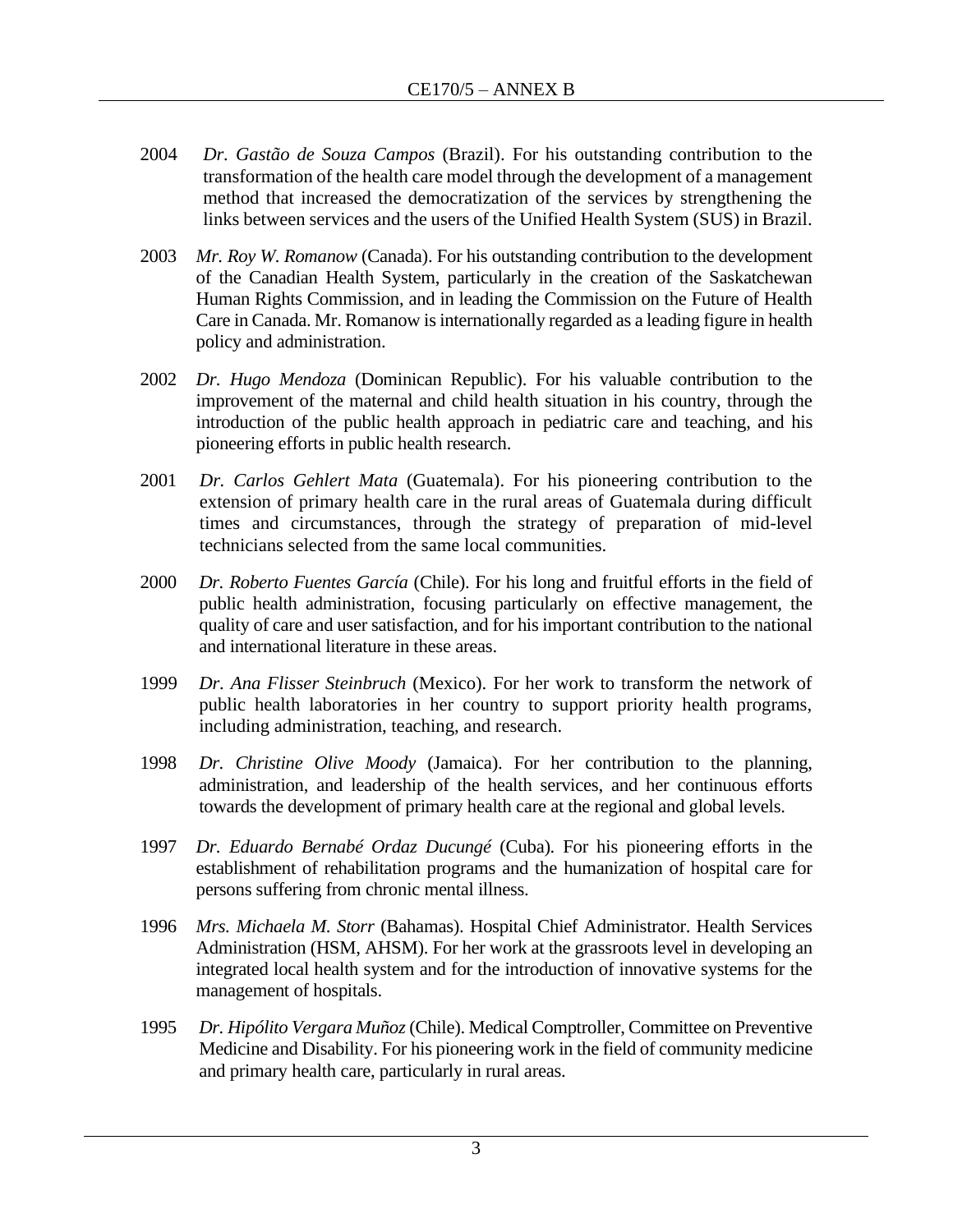- 1994 *Dr. Zilda Arns Neumann* (Brazil). Director of the Division of Maternal and Child Health, Ministry of Health. For her outstanding work in the administration of programs in a variety of public health fields, particularly maternal and child health, in both nongovernmental and governmental organizations and at state and national levels.
- 1993 *Dr. Georgina Velásquez Díaz* (Mexico). General Coordinator of the Solidarity Program, Mexican Institute of Social Security. For her contribution to the organization and consolidation of the administrative infrastructure and health services of the Solidarity Program.
- 1992 *Dr. Desmond O. N. McIntyre* (Dominica). Former Chief Medical Officer, Ministry of Health and Social Security. For his outstanding work in the area of health administration.
- 1991 *Prof. Oscar Mateo de Acosta Fernández* (Cuba). Director, National Institute of Endocrinology, and Professor of Internal Medicine, University of Havana. For his outstanding contributions in health research, teaching, and administration, particularly in the field of endocrinology.
- 1990 *Dr. Pedro Alejandro de Armas H.* (Venezuela). Director of the School of Medicine, Francisco de Miranda University, Coro, State of Falcón. For his outstanding work in the area of health administration.
- 1989 *Dr. David Bersch Escobar* (Colombia). Scientific Director, Foundation for the Development of Health Education. For his outstanding work in research, teaching and management in the area of health administration.
- 1988 *Dr. Guido Miranda Gutiérrez* (Costa Rica). Executive President, Costa Rican Social Security Fund. For his outstanding contribution to administration and teaching in the areas of health and social security.
- 1987 *Dr. John E. F. Hastings* (Canada). Professor of Health Care Administration, University of Toronto. For his outstanding services and publications in the public health field, especially in administration and research.
- 1985 *Dr. Elizabeth Quamina* (Trinidad and Tobago). Chief Medical Officer, Ministry of Health and Environment. For her outstanding work in health planning, administration, and human resources development.
- 1984 *Dr. Manuel Barquín* (Mexico). Professor, School of Medicine, National Autonomous University. For his exceptional contribution to the improvement of the health in Mexico and other countries of Latin America, as well as for his academic achievements in the areas of teaching and research.
- 1983 *Dr. Arnaldo Tejeiro Fernández* (Cuba). Adviser, National Bureau of Statistics. For his contributions and the positive social repercussions of his work as a member of the National Health System.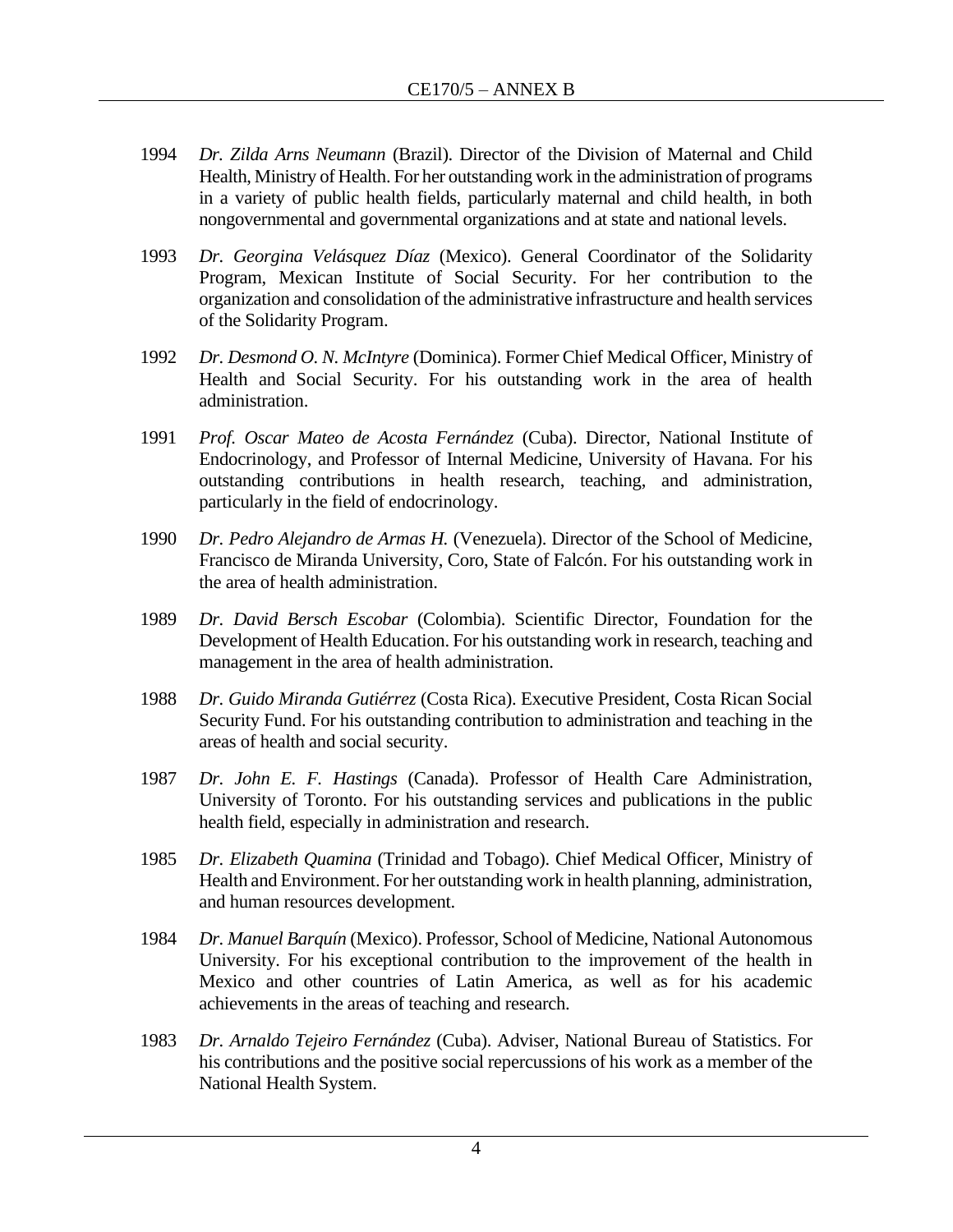- 1982 *Dr. Julio César Mérida de León* (Guatemala). Chief, Tuberculosis Division, Ministry of Public Health and Social Welfare. For his work in developing and executing programs for the prevention and control of communicable diseases, and for his influence in strengthening and modernizing comprehensive health services administration.
- 1981 *Dr. Frederick Burns Roth* (Canada). Professor of Health Administration, University of Toronto, and President and Chairman of the Board, Home Care Program for Metropolitan Toronto. For his work in improving the practice and teaching of health care administration, both nationally and internationally.
- 1980 *Dr. Jair de Oliveira Soares* (Brazil). Minister of Social Security, Federal Government. For his contribution to the organization and management of health sector services in his country, at both the regional and the national levels.
- 1978 *Dr. Oswaldo Egas Cevallos* (Ecuador). General Director for Health Planning, Ministry of Public Health. For his work in the administration of health services.
- 1977 *Dr. Roberto Pereda Chávez* (Cuba) (posthumous). Director, Department of International Relations, Ministry of Public Health. For the exceedingly salutary effects of his work on the administration and consolidation of the National Health System.
- 1976 *Dr. Ernani Guilherme Fernandes da Motta* (Brazil). Superintendent of the Health Campaigns Superintendency, Ministry of Health. For his work in administrative management, especially in relation to the meningitis vaccination campaign.
- 1975 *Mr. Dennis Sánchez Acuña* (Costa Rica). Planning expert in the Sectoral Unit, Ministry of Health. For his outstanding contribution in drawing up the National Health Program for 1975-1978, particularly the methods used to improve the development of administrative resources.
- 1973 *Mr. Guillermo Istúriz* (Venezuela). Founder of the hospital administration program and of the courses in this discipline at the School of Public Health. For work in the field of hospital management which is regarded as the basis for the doctrine and practice in this field and as having shaped the modern approach to hospital management in his country.
- 1972 *Dr. Eduardo Zapata Salazar* (Peru). Director of Personnel, Ministry of Health. For his work on the preparation and implementation of a model of a personnel administration system for the health sector in his country.

On the recommendation of the Award Committee, the Award was declared void in 1971, 1974, 1979, 1986, 2013, and 2015 because the nominations did not meet the approved criteria, because only one nomination had been submitted, or because the award was cancelled. In 2020, given the extraordinary and unprecedented circumstances presented by the COVID-19 pandemic, the Officers of the Executive Committee decided that the nominations received for the 2020 Award would be considered for the 2021 Award.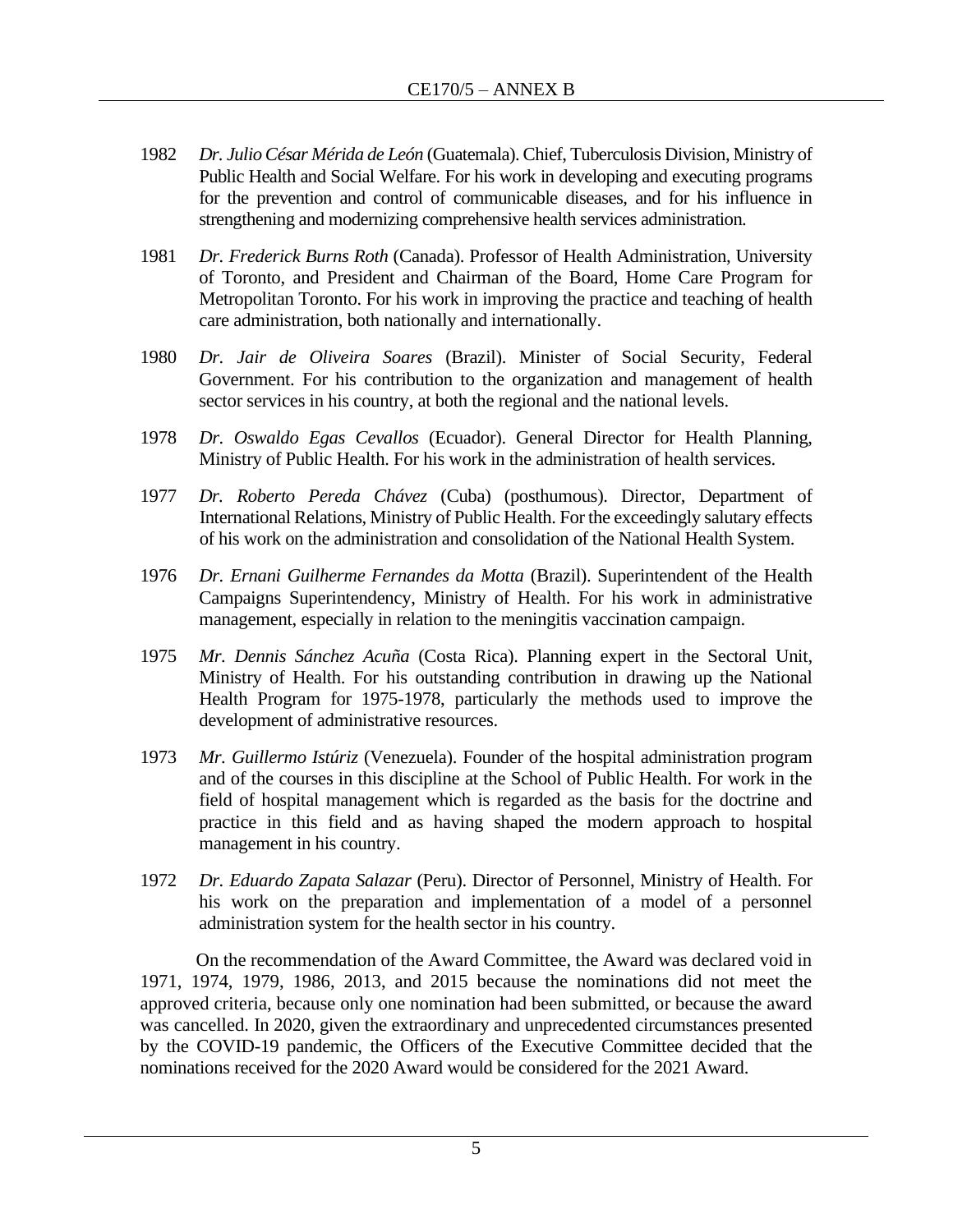



# **170th SESSION OF THE EXECUTIVE COMMITTEE**

*Washington, D.C., USA (hybrid session), 20-24 June 2022*

CE170/5 Annex C Original: English

# *PROPOSED RESOLUTION*

# **PAHO AWARD FOR HEALTH SERVICES MANAGEMENT AND LEADERSHIP 2022**

# *THE 170th SESSION OF THE EXECUTIVE COMMITTEE,*

(PP1) Having examined the *Report of the Award Committee of the PAHO Award for Health Services and Leadership 2022* (Document CE170/5, Add. I);

(PP2) Bearing in mind the provisions of the procedures and guidelines for conferring the PAHO Award for Health Services and Leadership (previously known as the PAHO Award for Administration), as approved by the 56th Directing Council  $(2018)$ ,<sup>1</sup>

# *RESOLVES:*

(OP)1. To congratulate the candidates for the PAHO Award for Health Services Management and Leadership 2022 for their professionalism and outstanding work on behalf of their countries and the Region.

(OP)2. On the recommendation of the Award Committee, to confer the PAHO Award for Health Services Management and Leadership 2022 to , of contracts of  $\overline{\phantom{a}}$  , for

(OP)3. To transmit the *Report of the Award Committee of the PAHO Award for Health Services Management and Leadership 2022* (Document CE170/5, Add. I), to the 30th Pan American Sanitary Conference.

 $1$  The procedures and guidelines for conferring the Award were approved by the 18th Pan American Sanitary Conference (1970) and amended by the 24th Pan American Sanitary Conference (1994), by the Executive Committee at its 124th (1999), 135th (2004), 140th (2007), 146th (2010), and 158th (2016) sessions, and by the 56th Directing Council (2018).